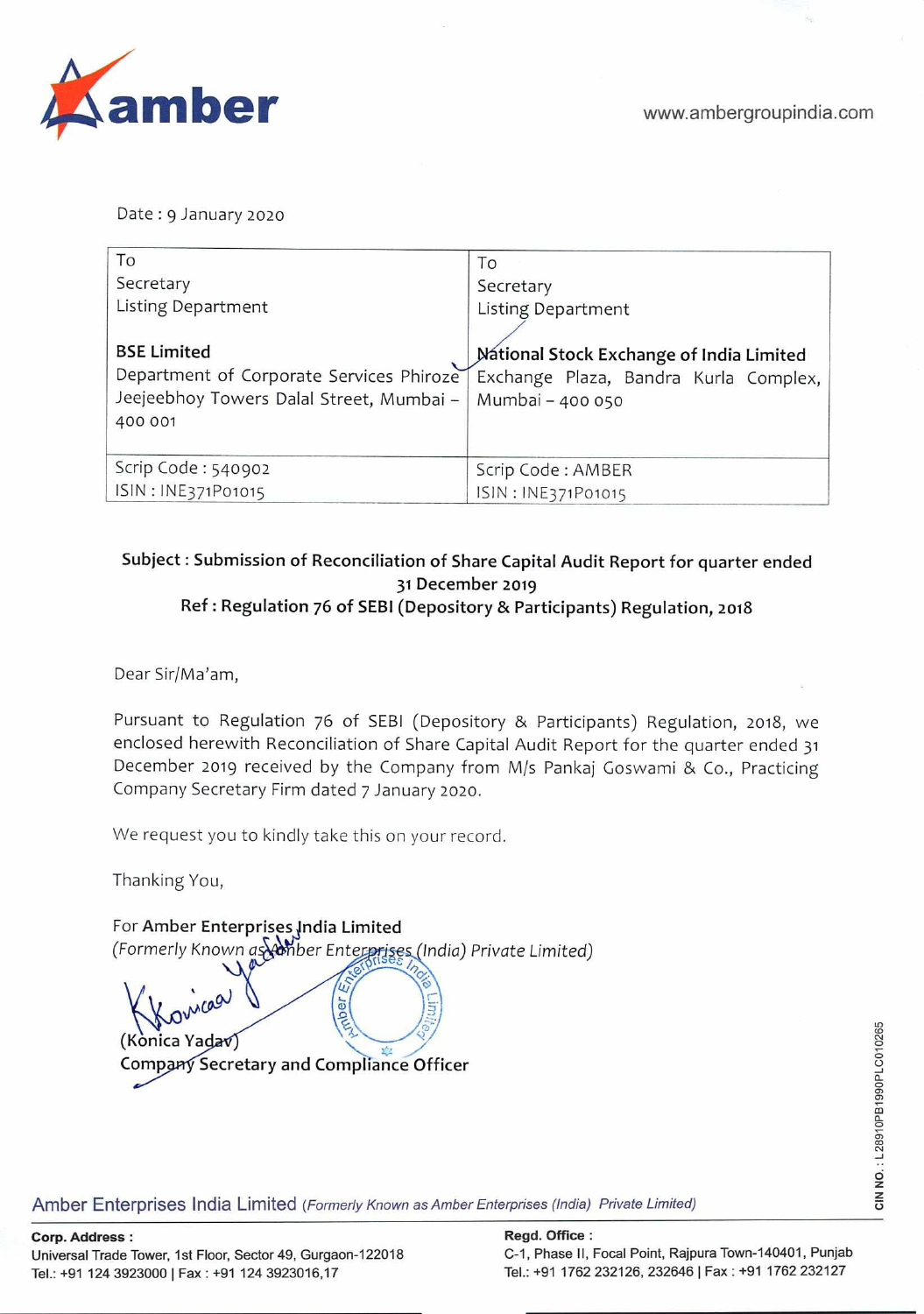kFINTECH

R: /KFIN/AEIL/AUDIT/55A DATE:03/O1/2020

THE COMPANY SECRETARY AMBER ENTERPRISES INDIA LIMITED Universal Trade Tower, 1st Floor Sector-49, Sohna Road, Gurgaon 122018

Dear Sir/Madam

Thanking You

This is in accordance with the circular No.d&cc/fittc/cir-16/2002 dated 31.12.2002 issued by Securities & Exchange Board of India advising Issuer/Listed Companies for a quarterly Reconciliation of share capital Audit. We confirm as follows for the quarter ended 31/12/2019.

- 1. That the Total issued capital of the company is 31446540 Equity Shares of Rs.10/- each, out of which:
- a) 1 Shareholders representing 5 Equity Shares constituting 0.00% of the subscribed and paid up capital are held in Physical Form.
- b) 16611 Shareholders representing 10209756 Equity Shares constituting 32.47% of the subscribed and paid up capital are held in Electronic Form through NSDL.
- c) 17086 Shareholders representing 21236779 Equity Shares constituting 67.53% of the subscribed and paid up capital are held in Electronic Form through CDSL.
- 2. We confirm that the register of members is being maintained in Electronic Form only and the same is up to date.
- 3. All the Dematerialisation requests received during the period under report were confirmed within 21 days.

Yours faithfully, for KFIN TECHNOLOGIES PRIVATE LIMITED **LIT REID Technologies Private Limited** (Formerly known as Karvy Fintech Private Limited) **Registered & Corporate Office**  "Selenium Tower-B", Plot No. 31 & 32, Gachibowli, Financial District, Nanakramguda, Serilingampally, Hyderabad -500032, Telangana. Ph.: +91 40 6716 2222, 3321 1000 | www.kfintech.com | CIN: U72400TG2017PTC117649 VARALAKSHM I ASST .General Manage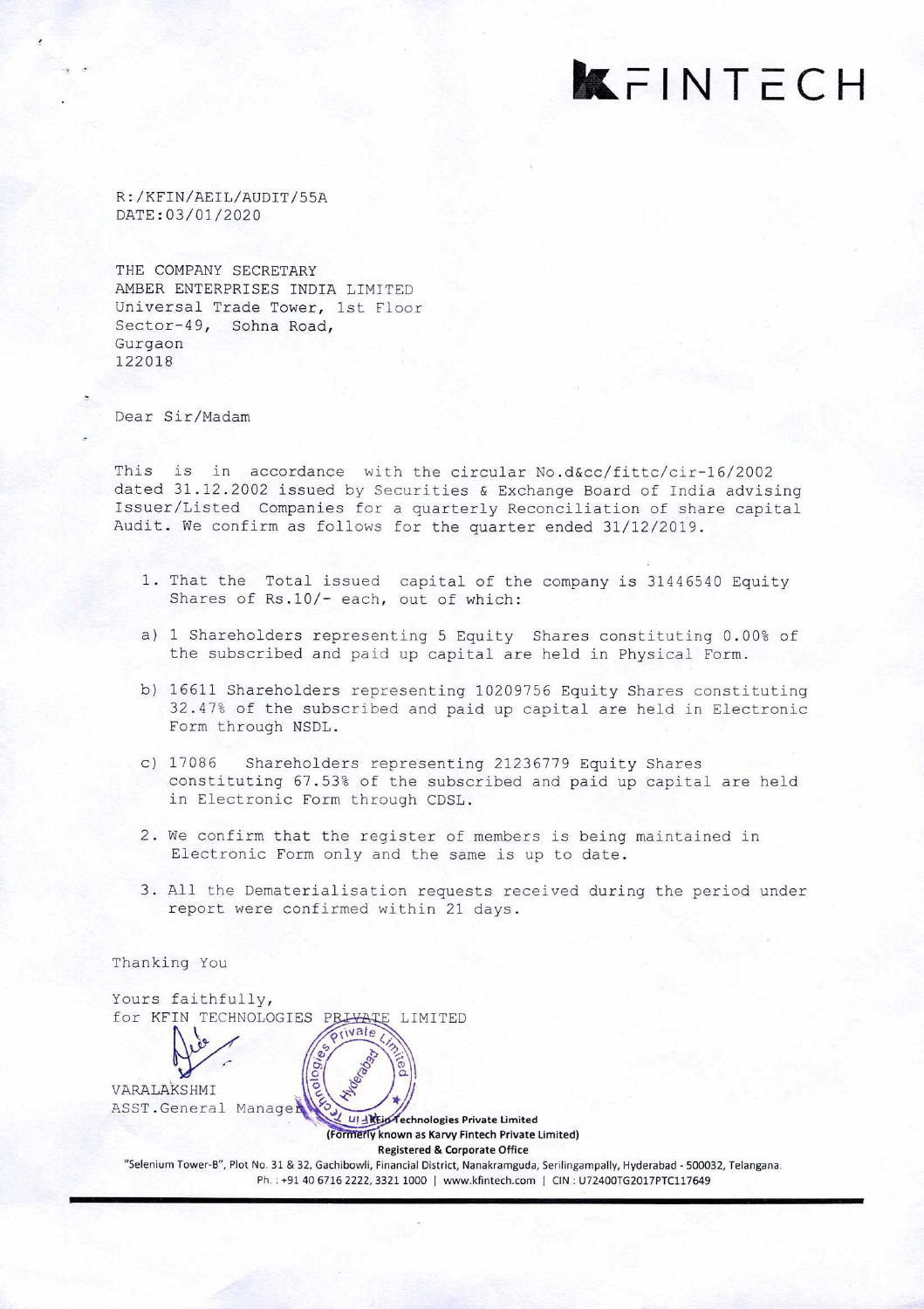## PANKAJ GOSWAMI & CO. **Company Secretaries**

cspankajgoswami@gmail.com +91-8527176076

07<sup>th</sup> January, 2020

To

The Board of Directors, Amber Enterprises India Limited, C 1 Phase II, Focal Point, Rajpura, Punjab-140401

Scrip Code: 540902

Authorised Capital: Rs. 45,00,00,000

We have examined the Register of Members and other records/ documents maintained by M/s Amber Enterprises India Limited and its Registrar and Share Transfer Agent namely Karvy Fintech Private Limited, for issuing this certificate in accordance with Circular No. D&CC/FITTC/CIR-16/2002 dated 31 December, 2002 and Circular No. CIR/MRD/DP/30/2010 dated 6<sup>th</sup> September 2010 issued by SEBI.

In our opinion and to the best of our knowledge and according to the information and explanations given to us and based on such verification as considered necessary by us, we hereby certify the Reconciliation of Share Capital Audit in the prescribed format as under:

|                |                                                                            | RECONCILIATION OF SHARE CAPITAL AUDIT REPORT                                            |                     |  |
|----------------|----------------------------------------------------------------------------|-----------------------------------------------------------------------------------------|---------------------|--|
| $\mathbf{1}$   | For the Quarter Ended                                                      | 31 <sup>st</sup> December, 2019                                                         |                     |  |
| $\overline{2}$ | <b>ISIN</b>                                                                | INE371P01015                                                                            |                     |  |
| 3              | Face Value                                                                 | Rs. 10/-                                                                                |                     |  |
| $\overline{4}$ | Name of the Company                                                        | Amber Enterprises India Limited                                                         |                     |  |
| 5              | Registered Office Address                                                  | C 1 Phase II, Focal Point, Rajpura Town, Punjab-140401                                  |                     |  |
| 6              | Correspondence Address                                                     | 1st Floor, Universal Trade Tower, Sector-49, Sohna<br>Road, Gurgaon - 122 018 (Haryana) |                     |  |
| $\overline{7}$ | Telephone & Fax Nos.                                                       | 0124-3923000                                                                            |                     |  |
| 8              | Email address                                                              | info@ambergroupindia.com                                                                |                     |  |
| 9              | Names of the Stock Exchanges where<br>the company's securities are listed: | BSE Limited, National Stock Exchange of India Limited                                   |                     |  |
| 10             | Issued Capital (No of shares)                                              | 31446540                                                                                |                     |  |
| 11             | <b>Listed Capital</b>                                                      |                                                                                         |                     |  |
|                |                                                                            | Number of Shares                                                                        | % of Issued Capital |  |
|                |                                                                            | 31446540                                                                                | 100%                |  |
|                |                                                                            | Number of Shares                                                                        | % of Issued Capital |  |
| 12             | Held in dematerialised form in CDSL                                        | 21236779                                                                                | 67.53%              |  |
| 13             | Held in dematerialised form in NSDL                                        | 10209756                                                                                | 32.47%              |  |
| 14             | Physical                                                                   | 5                                                                                       | 0.00%               |  |
| 15             | Total No. of shares (12+13+14)                                             | 31446540                                                                                | 100%                |  |

39, Green Avenue, Khatipura Road, Jaipur-302012 (Rajasthan)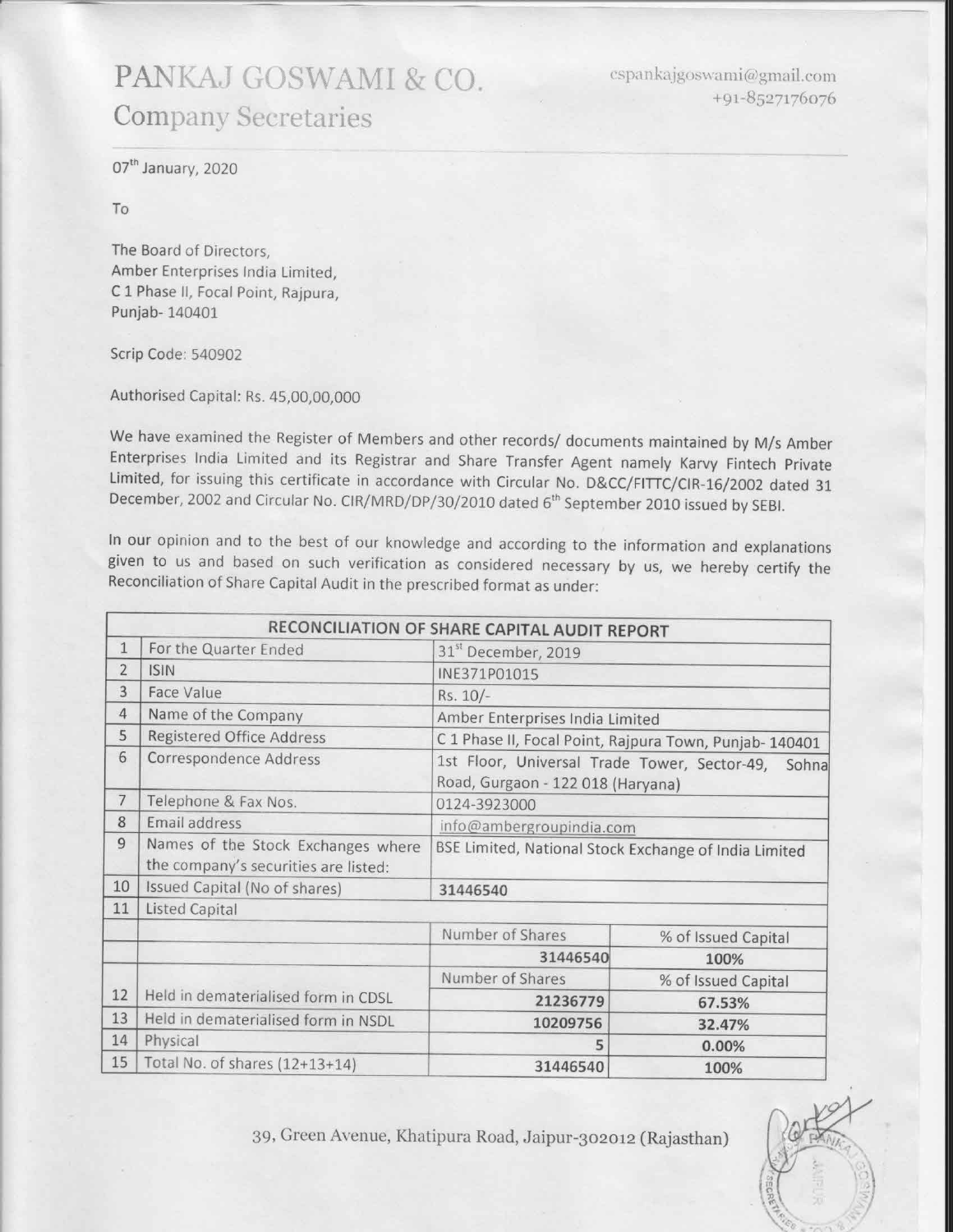## PANKAJ GOSWAMI & CO. **Company Secretaries**

**ANY SECT** 

|    | 16 Reasons for difference if any, between (10 & 11), (10 & 15), (11 & 15): NA                                                                                       |                         |                                                                          |                                                                                                                                                                      |                                                       |                                                                                                          |                                                                                                 |                                                  |  |
|----|---------------------------------------------------------------------------------------------------------------------------------------------------------------------|-------------------------|--------------------------------------------------------------------------|----------------------------------------------------------------------------------------------------------------------------------------------------------------------|-------------------------------------------------------|----------------------------------------------------------------------------------------------------------|-------------------------------------------------------------------------------------------------|--------------------------------------------------|--|
| 17 | Difference between (10 & 11) and (10 & 15) : NA<br>Certifying the details of changes in share capital during the quarter under consideration as per<br>Table below: |                         |                                                                          |                                                                                                                                                                      |                                                       |                                                                                                          |                                                                                                 |                                                  |  |
|    | Particulars*                                                                                                                                                        | Shares                  | No. of Applied for<br>listing                                            |                                                                                                                                                                      | Listed on<br>Stock<br>Exchanges<br>(Specify<br>Names) | to CDSL                                                                                                  | Whether   Whether<br>intimated intimated<br>to NSDL                                             | In-Prin. Appr. pending<br>for SE (Specify Names) |  |
|    |                                                                                                                                                                     |                         |                                                                          |                                                                                                                                                                      | <b>NA</b>                                             |                                                                                                          |                                                                                                 |                                                  |  |
| 18 | Register of Members is updated (Yes/No)<br>if not, updated up to which date                                                                                         |                         |                                                                          | Yes                                                                                                                                                                  |                                                       |                                                                                                          |                                                                                                 |                                                  |  |
| 19 | Reference of previous quarter with regards to<br>Excess dematerialised shares, if any                                                                               |                         |                                                                          |                                                                                                                                                                      |                                                       | <b>NA</b>                                                                                                |                                                                                                 |                                                  |  |
| 20 | Has the company resolved the matter mentioned<br>above in point no.19 in the current quarter? If<br>not, reason why?                                                |                         |                                                                          |                                                                                                                                                                      | <b>NA</b>                                             |                                                                                                          |                                                                                                 |                                                  |  |
| 21 | Mentioned the total no. of requests, if any, confirmed after 21 days and the total no. of requests<br>pending beyond 21 days with the reasons for delay: NIL        |                         |                                                                          |                                                                                                                                                                      |                                                       |                                                                                                          |                                                                                                 |                                                  |  |
|    | Demat requests                                                                                                                                                      |                         | No. of<br>requests                                                       |                                                                                                                                                                      | No. of shares                                         |                                                                                                          | Reasons for delay                                                                               |                                                  |  |
|    |                                                                                                                                                                     | Confirmed after 21 Days |                                                                          |                                                                                                                                                                      |                                                       |                                                                                                          |                                                                                                 |                                                  |  |
|    | Pending for more than 21<br>days                                                                                                                                    |                         | <b>NIL</b>                                                               |                                                                                                                                                                      |                                                       |                                                                                                          |                                                                                                 |                                                  |  |
| 22 | Name, Telephone & Fax No. of the<br>Compliance Officer of the Co.                                                                                                   |                         |                                                                          | Konica Yadav, Company Secretary and Compliance<br>Officer<br>Universal Trade Tower, 1st Floor, Sector-49, Sohna<br>Road, Gurgaon - 122 018<br>Tel No. - 0124-3923000 |                                                       |                                                                                                          |                                                                                                 |                                                  |  |
| 23 | Name, Address, Tel. & Fax No.,<br>Regn. no. of the Company Secretary in                                                                                             |                         |                                                                          | Pankaj Goswami                                                                                                                                                       | Pankaj Goswami & Co.                                  |                                                                                                          |                                                                                                 |                                                  |  |
|    | Practice                                                                                                                                                            |                         | Address: 39, Green Avenue, Khatipura Road, Jaipur-<br>302012 (Rajasthan) |                                                                                                                                                                      |                                                       |                                                                                                          |                                                                                                 |                                                  |  |
|    |                                                                                                                                                                     |                         |                                                                          | Membership No.- A39043<br>COP No. - 19360                                                                                                                            |                                                       |                                                                                                          |                                                                                                 |                                                  |  |
| 24 | Appointment of common agency for share<br>registry work. If yes name & address                                                                                      |                         |                                                                          |                                                                                                                                                                      | Email- support@karvy.com                              | <b>KFIN Technologies Private Limited</b><br>Hyderabad- 500032, Telangana<br>SEBI Regn. No.- INR000000221 | Address: "Selenium Tower B", Plot No. 31 & 32,<br>Financial District, Nanakramguda, Gachibowli, |                                                  |  |
| 25 | Any other detail that the Company                                                                                                                                   |                         |                                                                          | <b>NIL</b>                                                                                                                                                           |                                                       |                                                                                                          |                                                                                                 |                                                  |  |

39, Green Avenue, Khatipura Road, Jaipur-302012 (Rajasthan)